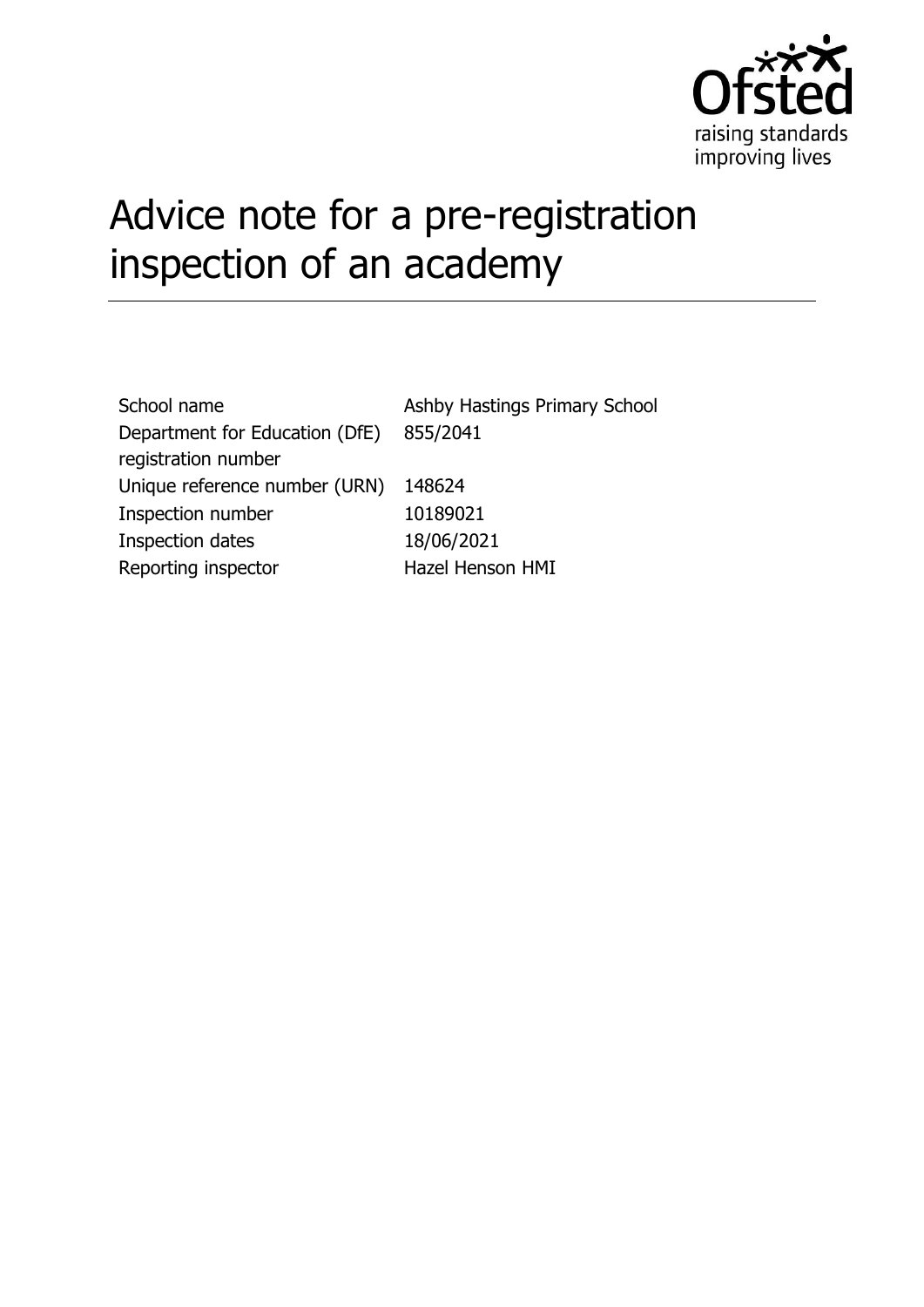

## **Information about the inspection**

This inspection was carried out by Ofsted at the request of the Secretary of State for Education. It was carried out under section 99(1) [of the Education and Skills Act](http://www.legislation.gov.uk/ukpga/2008/25/section/99)  [2008.](http://www.legislation.gov.uk/ukpga/2008/25/section/99)

In carrying out this type of inspection, inspectors assess the extent to which the school is likely to meet ['The Education \(Independent School Standards\) Regulations](http://www.legislation.gov.uk/uksi/2014/3283/schedule/made)   $2014'$  when it opens.<sup>1</sup>

The inspector scrutinised a range of documentation related to the school's likely compliance with the independent school standards and spoke to the executive headteacher and the head of school. She also met the chair of the board of trustees, the chief executive officer and chief financial officer of the Symphony Learning Trust. The inspector discussed the site plans and toured the building and grounds.

## **Information about the registration**

| Number of day pupils                     | 210            |
|------------------------------------------|----------------|
| Age range                                | 4 to 11        |
| <b>Gender of pupils</b>                  | Mixed          |
| <b>Type of special educational needs</b> | Not applicable |

The school is seeking registration as a free school for:

## **Context of the school**

Ashby Hastings Primary School will open in August 2021 in new, purpose-built accommodation. Initially, only the Reception year group will be admitted with a planned admission number of 30. A new year group will be added each year until the school reaches its final capacity of 210 pupils.

The proposed school will be part of the Symphony Learning Trust. It will share some staff with another local school in the same trust while Ashby Hastings Primary School becomes established. This means that staff will have access to a wide range of training and development opportunities.

## **Advice to the Secretary of State for Education**

| Overall | The school is likely to meet all the relevant independent school |
|---------|------------------------------------------------------------------|
| outcome | standards when it opens.                                         |

 $1$  Part 1 to Schedule 1 is not reported against because it does not apply to academies, free schools, studio schools and university technical colleges.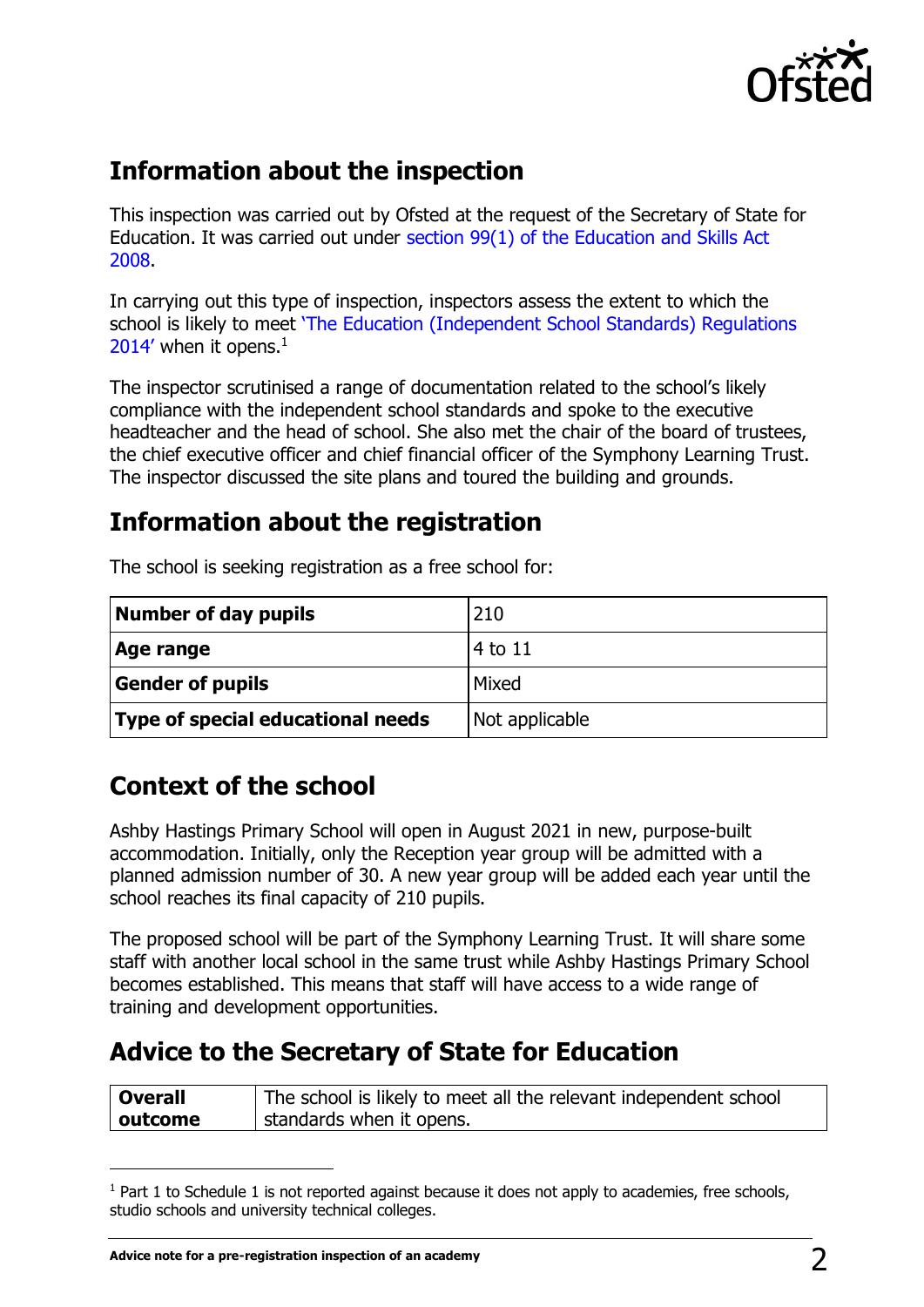

## **Compliance with The Education (Independent School Standards) Regulations 2014**

#### **Part 2. Spiritual, moral, social and cultural development of students**

The school is likely to meet all the requirements in this part. There is a clear policy in place that demonstrates how pupils will learn about British values. It shows how pupils will build their knowledge, year on year, about the Parliamentary system. Leaders want pupils to become confident and resilient learners who are well prepared for the next stage. They have made sure that there will be appropriate relationships and sex education and that pupils understand about diverse family backgrounds. They have planned opportunities for pupils to learn about a range of cultures and to have the time to reflect on what they have learned. Leaders have written a clear behaviour policy that all pupils will be able to understand. They want to build a community of confident learners who demonstrate values of friendship, inclusion and tolerance.

#### **Part 3. Welfare, health and safety of pupils**

The school is likely to meet all the requirements in this part. There is an up-to-date safeguarding policy on the school's website. Leaders have organised timely training for staff so that they will know how to keep pupils safe. Policies about behaviour and first aid are detailed and plans for auditing procedures and equipment are in place. The school's policy and plans to teach pupils about anti-bullying are appropriate for these age groups.

### **Part 4. Suitability of staff, supply staff and proprietors**

The school is likely to meet all the requirements in this part. Leaders know which checks are needed before adults can begin to work with children. An electronic single central record is in place which records these checks, along with the date and the name of the person who carried them out. This record is also in place for supply staff, governors and trustees.

#### **Part 5. Premises of and accommodation at schools**

The school is likely to meet all the requirements in this part. Although the building is not yet complete, the plans indicate that there will be several appropriate outdoor spaces in which pupils will be able to play. The classrooms are well lit and ventilated. There will be appropriate external lighting. The requirements for toileting and first aid are likely to be met.

#### **Part 6. Provision of information**

The school is likely to meet all the requirements in this part. All the required policies are available on the school's website. Leaders know that they will need to make copies of these available to parents and carers if they ask for them. Leaders understand that they will need to make information available to the local authority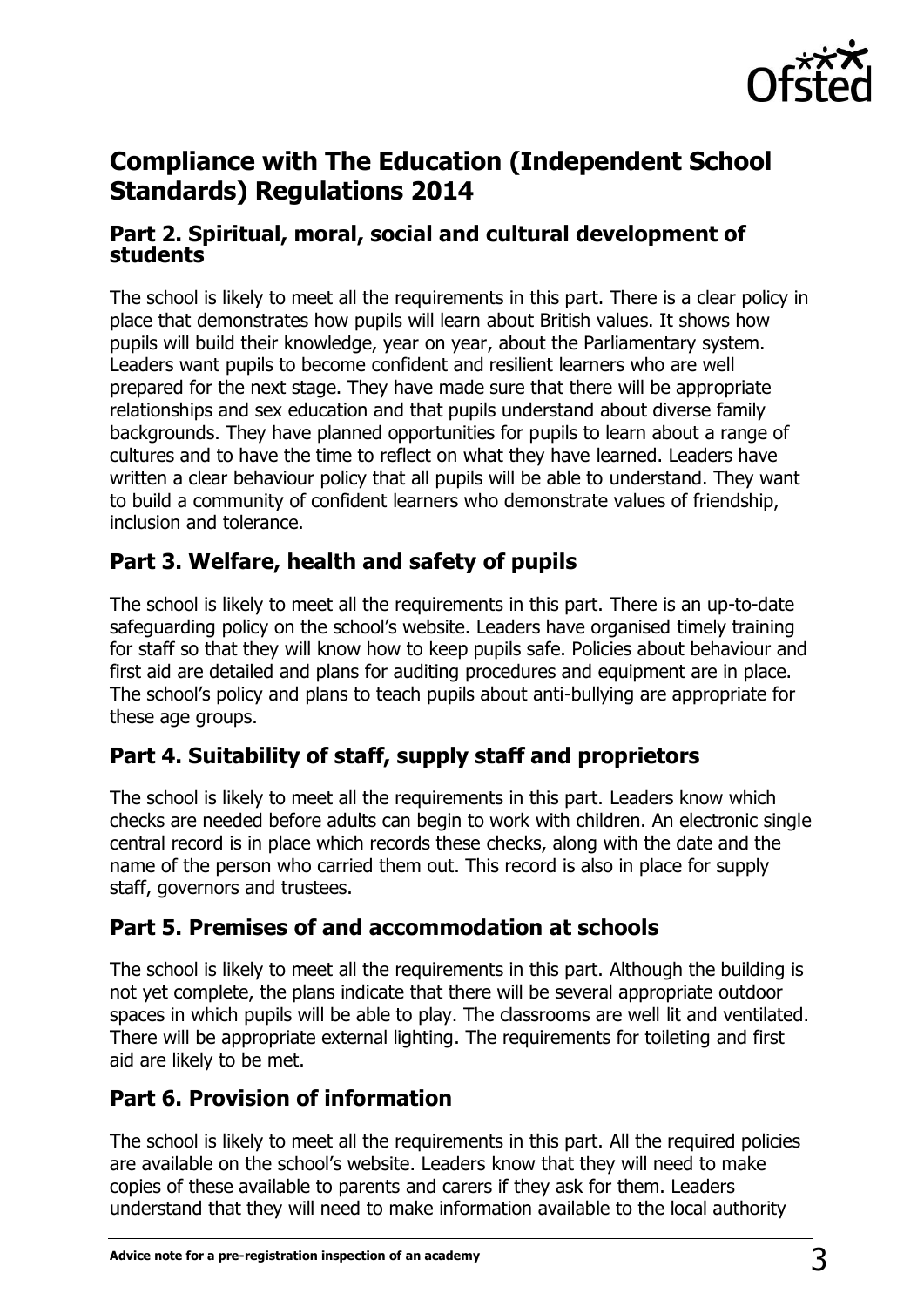

about how additional funding for pupils with education, health and care plans is spent.

#### **Part 7. Manner in which complaints are handled**

The school is likely to meet all the requirements in this part. The complaints policy explains in detail the actions that leaders would take in the event of a parent raising a concern. The policy sets out clear timescales and includes all the necessary steps if a formal complaint was received.

#### **Part 8. Quality of leadership in and management of schools**

The school is likely to meet all the requirements in this part. Trustees have made sure that the school will be run by leaders with recent and relevant experience. They have considered carefully how they can ensure that, at the early stages of establishing a school, there is an appropriate amount of expertise. They understand the importance of ensuring pupils' well-being and keeping them safe. Leaders have established appropriate policies and know how they will go about checking these to make sure that all the independent school standards are met.

## **Schedule 10 of the Equality Act 2010**

All the requirements of Schedule 10 are likely to be met. Leaders have written a clear plan that explains how they will teach pupils about equality through personal, social and health education, for example. They can explain how they will check to make sure pupils understand that everyone must be treated fairly. There is a plan that identifies groups of pupils who may need support and what the school will do to make sure that they can access the curriculum.

## **Statutory requirements of the early years foundation stage**

The school is likely to meet all the statutory requirements for the early years foundation stage. Suitably qualified and experienced staff have been appointed. There will be an appropriate ratio of staff to children. Leaders understand the statutory requirements of early years. The detailed policies that they have written demonstrate this knowledge.